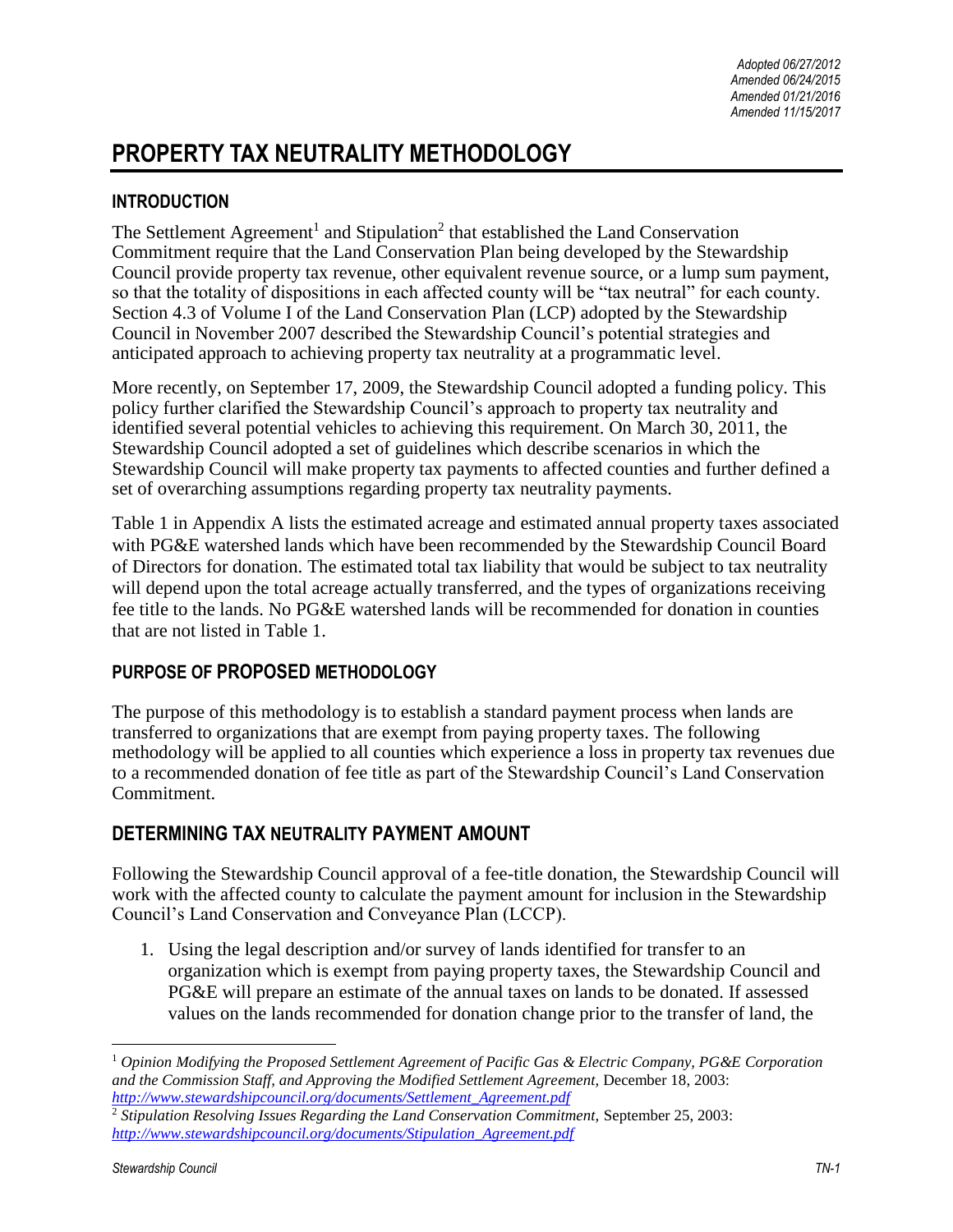Stewardship Council will revise the payment calculation included in the proposed tax neutrality funding agreement prior to its execution by the parties.

- 2. The reduction in annual taxes caused by the donation of acres to organizations exempt from property tax will constitute the "Annual Base Value" for the funding calculation.
- 3. The County will receive a one-time lump sum payment The Stewardship Council will provide a draft funding agreement for county review and approval using the Annual Base Value and payment option. The draft funding agreement is expected to include, among other items, the following acknowledgements by the county:
	- a. Payment by the Stewardship Council satisfies the tax neutrality requirement as specified in the Settlement and Stipulation for the subject fee-title donation.
	- b. The county has issued (or will not reasonably withhold) a Welfare Tax Exemption for the new landowner, if required.
	- c. The county will agree to distribute the lump-sum payment to the applicable special districts as dictated in the relevant Tax Rate Area at the time of payment. In consideration for the additional administrative responsibility of the county to set up the process to allocate payments to special districts, the Stewardship Council will make a \$3,000 payment to the county for county's anticipated costs to perform such activities for the first fee title donation of lands in the county. Said payment will be made at the time the Stewardship Council makes its lumpsum tax neutrality payment. For subsequent fee title donations, if a county expects to incur more than \$3,000 in costs to perform such activities, then it shall make a request to the Stewardship Council for increased funding no later than 60 days following the recording of the grant deed for each additional fee title donation or the execution of a tax neutrality funding agreement, whichever comes later. The Stewardship Council will review each funding request and provide the county with sufficient funds to cover all reasonable anticipated costs.
- 4. The Stewardship Council will fund the settlement amount according to the terms of the tax neutrality funding agreement as described in number 3 above no later than 60 days following the recording of the grant deed for the fee title donation or the execution of a tax neutrality funding agreement, whichever comes later.

### *Lump-sum payment*

Lump-sum payments in satisfaction of property tax neutrality would be calculated based upon the net present value of the Annual Base Value at the time that lands are removed from the property tax rolls. The lump-sum payment will be calculated using a discounted cash flows analysis for perpetual payment streams, otherwise known as a Capitalization Rate (Cap Rate).

The Cap Rate calculation requires an assumption of a long-term rate of return on comparable investments, and a long-term inflation rate. In order to develop a Cap Rate for a lump-sum payment, the Stewardship Council considered multiple long-term inputs, including long term equity and fixed income returns (Dow Jones Industrial Average, S&P 500, U.S. Treasury, CalPERS), weighted average borrowing costs for subject counties, and discount rate assumptions for pension and other post-employment benefits.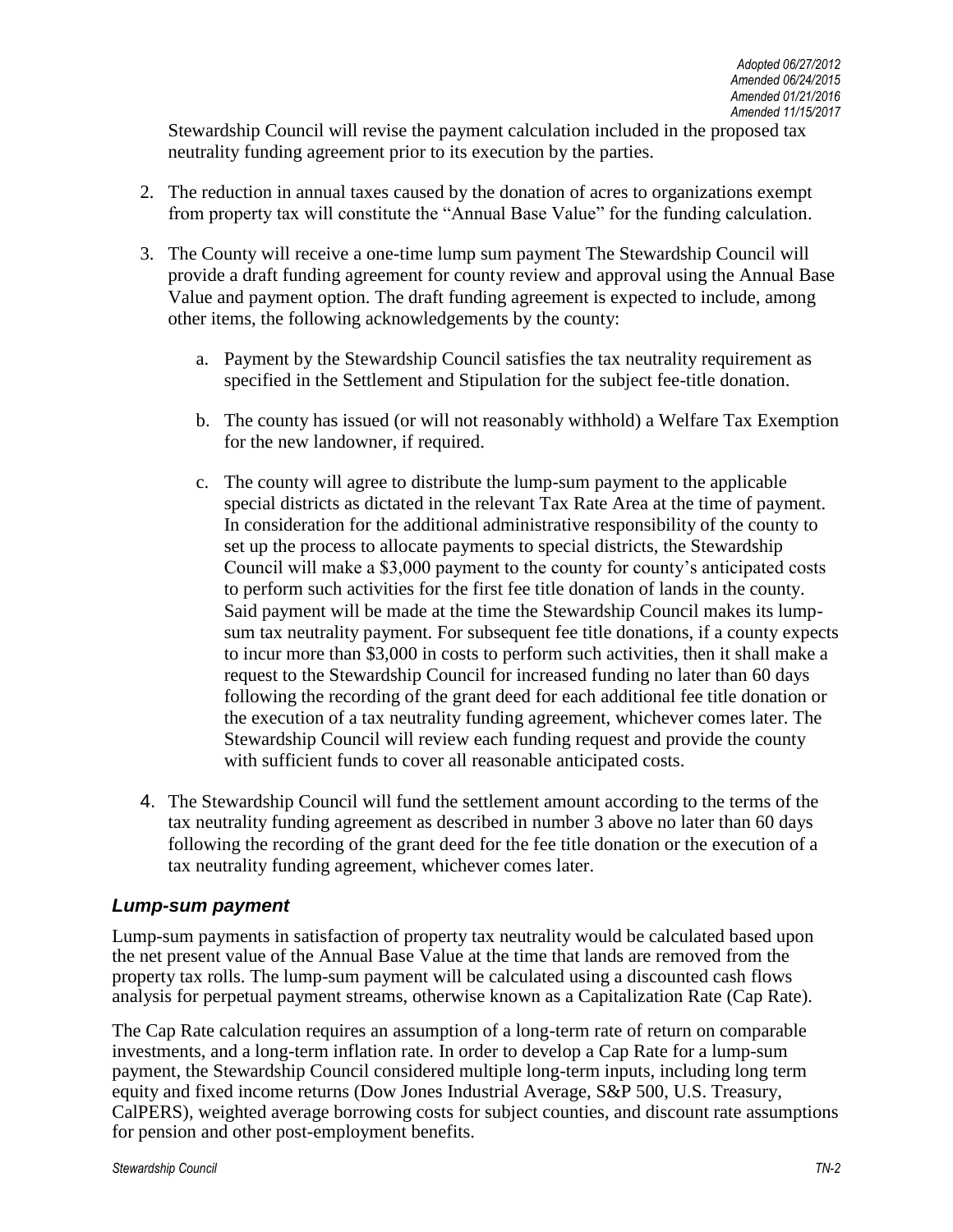Based upon the analysis described above, **the Stewardship Council is offering counties a Cap Rate of 4.0%** to be used in the calculation of a lump-sum payment in satisfaction of property tax neutrality. The calculation for arriving at a lump-sum payment is as follows:

Lump Sum Value = Annual Base Value  $\div 4.0\%$ 

The following table provides an example of the application of the Cap Rate to various Annual Base Values:

| <b>Annual Base Value</b> | \$500    | \$1,000  | \$5,000   | \$10,000  |
|--------------------------|----------|----------|-----------|-----------|
| Lump Sum at $4.0\%$      | \$12,500 | \$25,000 | \$125,000 | \$250,000 |

Lump-sum payments would be allocated based upon the applicable Tax Rate Area at the time of payment. The Stewardship Council envisions making these lump-sum payments as unrestricted payments in lieu of property taxes, subject to the distribution method described in section 4.c above. Counties and special districts would be free to determine the best use of the funds pursuant to the needs of the county or special district, including, if desired investment in a shared investment pool of the county's choosing.

## **Appendix A**

Estimated acreage and property taxes associated with PG&E watershed lands which have been recommended by the Stewardship Council Board of Directors for donation.

### **Table 1**

| Table 1 – Estimated Property Taxes From Land Available for Donation <sup>3</sup> |  |
|----------------------------------------------------------------------------------|--|
|                                                                                  |  |

| County       | Lands Available<br>for Donation | <b>Total Taxes</b><br>(Annual) | Total Taxes (Lump) |
|--------------|---------------------------------|--------------------------------|--------------------|
| Alpine       | 410                             | 2,948                          | \$73,691           |
| Amador       | 2,040                           | \$8,577                        | \$214,431          |
| <b>Butte</b> | N/A                             | \$0                            | \$0                |
| Calaveras    | 60                              | \$53                           | \$1,320            |
| El Dorado    | N/A                             | \$0                            | \$0                |
| Fresno       | 267                             | \$2,413                        | \$60,334           |
| Kern         | N/A                             | \$0                            | \$0                |
| Lake         | 986                             | \$31,844                       | \$796,090          |
| Lassen       | N/A                             | \$0                            | \$0                |
| Madera       | 220                             | \$10,271                       | \$256,770          |
| Mariposa     | N/A                             | \$0                            | \$0                |
| Mendocino    | 797                             | \$17,011                       | \$425,289          |
| Merced       | N/A                             | \$0                            | \$0                |
| Nevada       | 1,867                           | \$13,150                       | \$328,758          |
| Placer       | 2,683                           | \$46,794                       | \$1,169,882        |